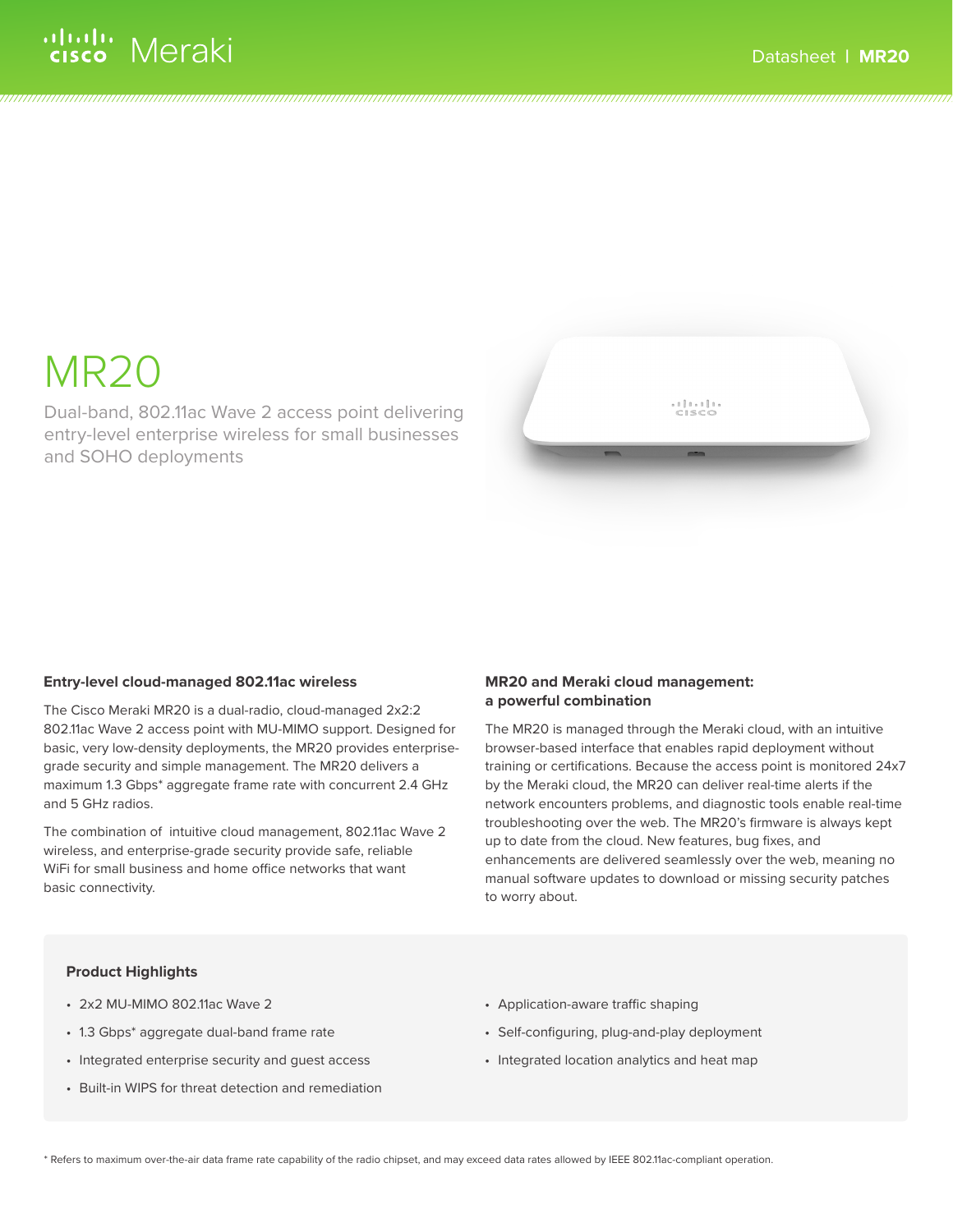# Features

# **Aggregate data rate of up to 1.3 Gbps\***

A 5 GHz 2x2:2 radio supporting 80 MHz channel widths and a 2.4 GHz 2x2:2 radio supporting 40 MHz channel widths offer a combined dual-radio aggregate frame rate of 1.3 Gbps\*, with up to 866 Mbps in the 5 GHz band thanks to 802.11ac Wave 2 and 400 Mbps in the 2.4 GHz band.

# **Multi User Multiple Input Multiple Output (MU-MIMO)**

With support for the 802.11ac Wave 2 standard, the MR20 offers MU-MIMO for more efficient transmission to multiple clients. This increases the total network performance and the improves the end user experience.

# **Integrated enterprise security and guest access**

The MR20 features integrated, easy-to-use security technologies to provide secure connectivity for employees and guests alike. Advanced security features such as AES hardware-based encryption and WPA2-Enterprise authentication with 802.1X provide wire-like security while still being easy to configure. One-click guest isolation provides secure, Internet-only access for visitors. Our policy firewall (Identity Policy Manager) enables group or device-based, granular access policy control.

# **Secure wireless environments using Air Marshal**

The MR20 comes equipped with Air Marshal, a built-in wireless intrusion prevention system (WIPS) for threat detection and attack remediation. MR20 access points will scan their environment opportunistically based on user-defined preferences. Alarms and auto-containment of malicious rogue APs are configured via flexible remediation policies, ensuring optimal security and performance in even the most challenging wireless environments.

## **Application-aware traffic shaping**

The MR20 includes an integrated Layer 7 packet inspection, classification, and control engine, enabling you to set QoS policies based on traffic type. Prioritize your mission critical applications, while setting limits on recreational traffic, e.g., peer-to-peer and video streaming.

# **Self-configuring, self-optimizing, self-healing**

When plugged in, the MR20 automatically connects to the Meraki cloud, downloads its configuration, and joins the appropriate network. It self-optimizes, determining the ideal channel, transmit power, and client connection parameters. And it self-heals in the event of a switch or cable failure by meshing with nearby Meraki access points, providing continued gateway.

# **Integrated analytics**

Drill down into the details of your network usage with highly granular traffic analytics. Extend your visibility into the physical world with built-in location analytics that enables you to view visitor numbers, dwell time, repeat visit rates, and track foot traffic trends.

\* Refers to maximum over-the-air data frame rate capability of the radio chipset, and may exceed data rates allowed by IEEE 802.11ac-compliant operation.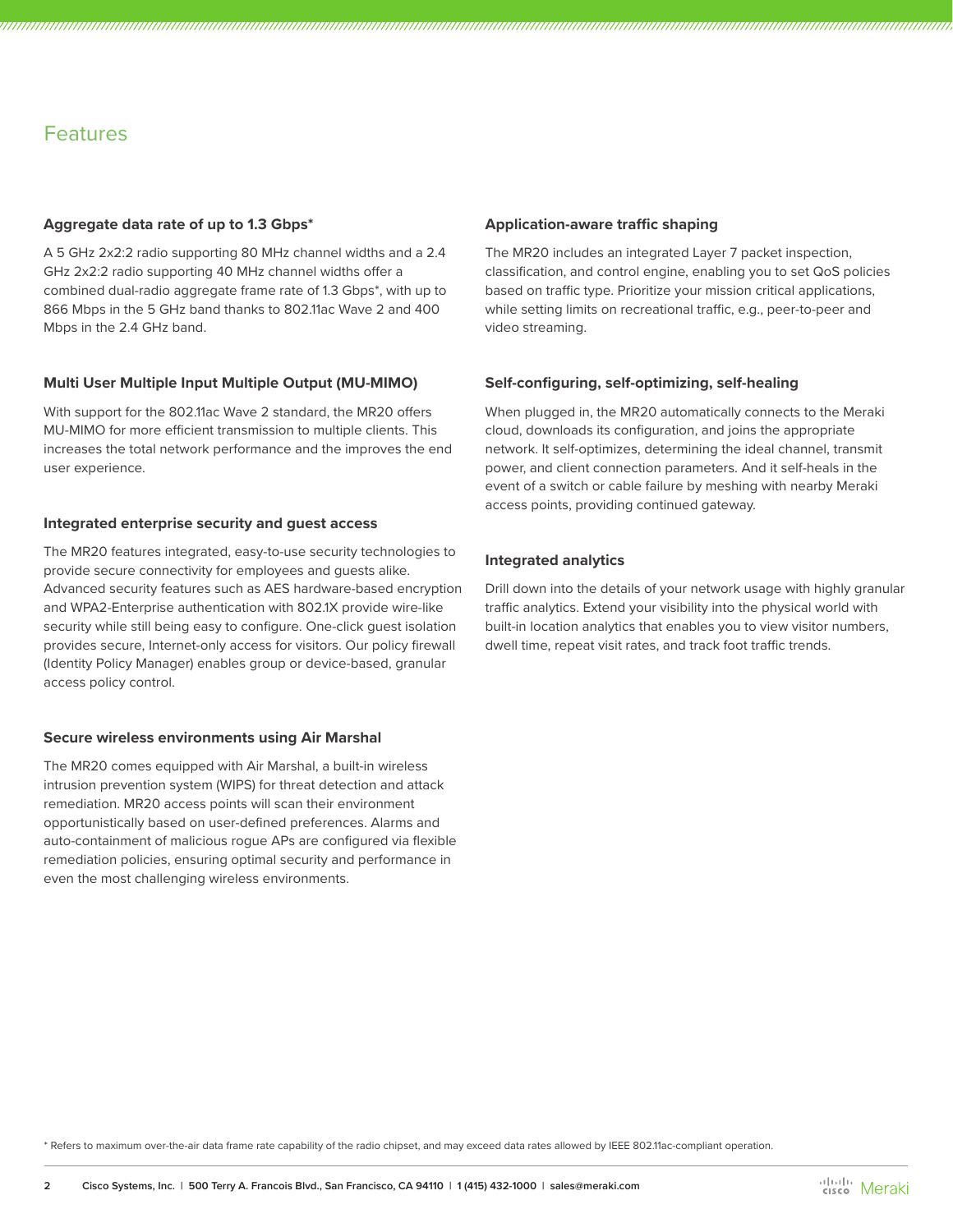# MR20 Tx / Rx Tables | **2.4 GHz**

| <b>Operating Band</b> | <b>Operating Mode</b> | Data Rate      | <b>TX Power</b> | <b>RX Sensitivity</b> |
|-----------------------|-----------------------|----------------|-----------------|-----------------------|
| $2.4$ GHz             | 802.11b               | 1 Mb/s         | 19 dBm          | $-99$ dBm             |
|                       |                       | $2$ Mb/s       | 19 dBm          | $-96$ dBm             |
|                       |                       | 5.5 Mb/s       | 19 dBm          | $-94$ dBm             |
|                       |                       | $11$ Mb/s      | 19 dBm          | $-91$ dBm             |
|                       |                       | 6 Mb/s         | 19 dBm          | $-94$ dBm             |
|                       |                       | 9 Mb/s         | 19 dBm          | $-93$ dBm             |
|                       |                       | 12 Mb/s        | 19 dBm          | $-92$ dBm             |
| 2.4 GHz               | 802.11g               | 18 Mb/s        | 19 dBm          | $-89$ dBm             |
|                       |                       | 24 Mb/s        | 19 dBm          | $-86$ dBm             |
|                       |                       | 36 Mb/s        | 18 dBm          | $-83$ dBm             |
|                       |                       | 48 Mb/s        | 17 dBm          | $-78$ dBm             |
|                       |                       | 54 Mb/s        | 16 dBm          | $-77$ dBm             |
| 2.4 GHz               | 802.11n<br>(HT20)     | MCS0/8         | 19/19 dBm       | -93/-93 dBm           |
|                       |                       | MCS1/9         | 19/19 dBm       | -90/-90 dBm           |
|                       |                       | <b>MCS2/10</b> | 19/19 dBm       | -88/-88 dBm           |
|                       |                       | <b>MCS3/11</b> | 19/19 dBm       | -84/-84 dBm           |
|                       |                       | <b>MCS4/12</b> | 18/18 dBm       | $-81/-81$ dBm         |
|                       |                       | <b>MCS5/13</b> | 17/17 dBm       | -77/-77 dBm           |
|                       |                       | <b>MCS6/14</b> | 16/16 dBm       | -75-75 dBm            |
|                       |                       | <b>MCS7/15</b> | 15/15 dBm       | -74/-74 dBm           |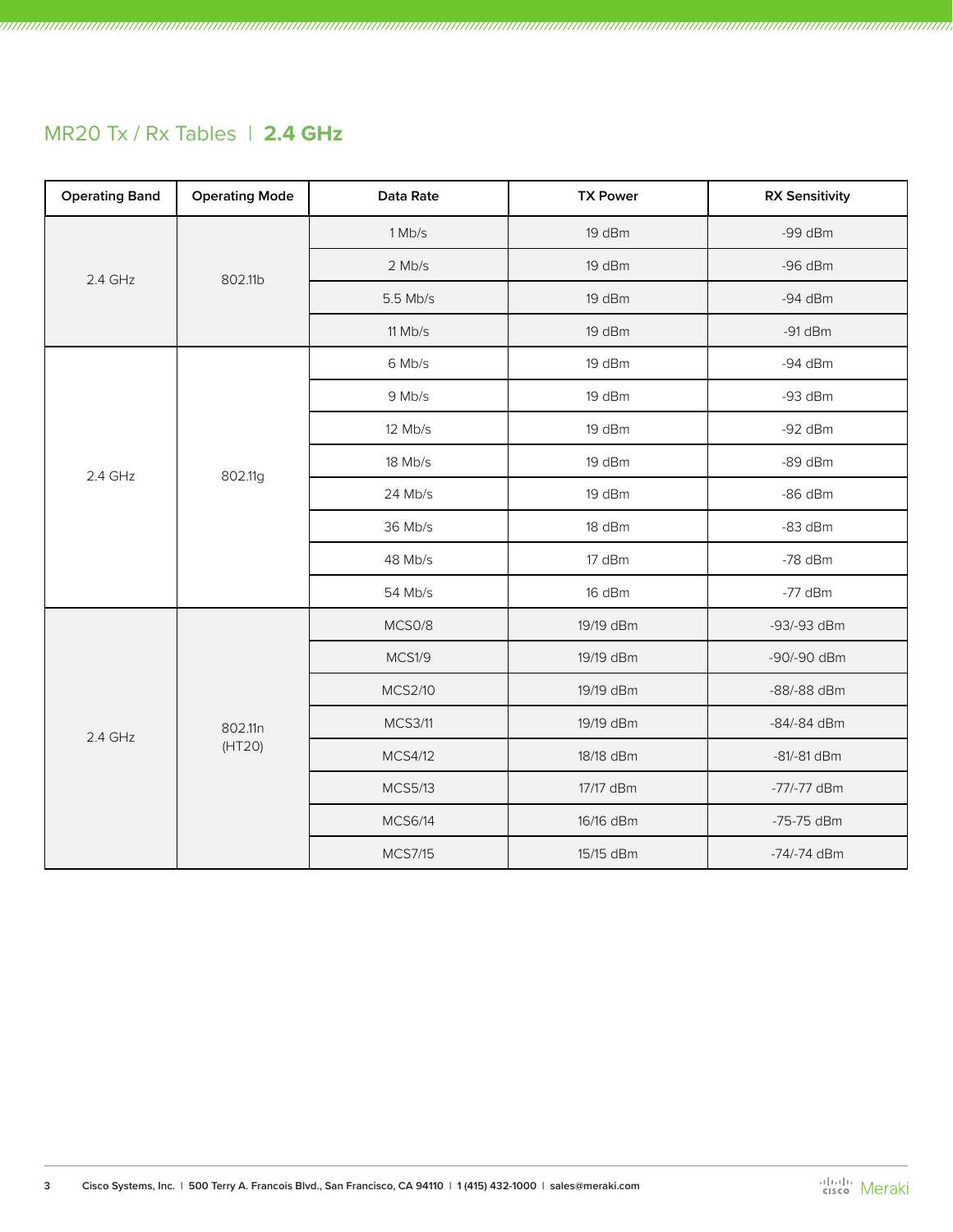# MR20 Tx / Rx Tables | **5 GHz**

| <b>Operating Band</b> | <b>Operating Mode</b> | Data Rate      | <b>TX Power</b> | <b>RX Sensitivity</b> |
|-----------------------|-----------------------|----------------|-----------------|-----------------------|
|                       | 802.11a               | 6 Mb/s         | 19 dBm          | $-93$ dBm             |
|                       |                       | 9 Mb/s         | 19 dBm          | $-92$ dBm             |
| 5 GHz                 |                       | 12 Mb/s        | 19 dBm          | $-90$ dBm             |
|                       |                       | 18 Mb/s        | 19 dBm          | $-89$ dBm             |
|                       |                       | 24 Mb/s        | 19 dBm          | $-85$ dBm             |
|                       |                       | 36 Mb/s        | 18 dBm          | $-82$ dBm             |
|                       |                       | 48 Mb/s        | 17 dBm          | $-77$ dBm             |
|                       |                       | 54 Mb/s        | 18 dBm          | $-76$ dBm             |
|                       |                       | MCS0/8         | 18/18 dBm       | -92/-92 dBm           |
|                       | 802.11n<br>(HT20)     | MCS1/9         | 18/18 dBm       | -89/-89 dBm           |
|                       |                       | <b>MCS2/10</b> | 18/18 dBm       | -87/-87 dBm           |
| 5 GHz                 |                       | <b>MCS3/11</b> | 18/18 dBm       | -83/-83 dBm           |
|                       |                       | MCS4/12        | 18/18 dBm       | -80/-80 dBm           |
|                       |                       | <b>MCS5/13</b> | 17/17 dBm       | -76/-76 dBm           |
|                       |                       | <b>MCS6/14</b> | 16/16 dBm       | -74/-74 dBm           |
|                       |                       | <b>MCS7/15</b> | 15/15 dBm       | -72/-72 dBm           |
|                       | 802.11n<br>(HT40)     | MCS0/8         | 18/18 dBm       | -89/-89 dBm           |
| 5 GHz                 |                       | MCS1/9         | 18/18 dBm       | -86/-86 dBm           |
|                       |                       | <b>MCS2/10</b> | 18/18 dBm       | -84/-84 dBm           |
|                       |                       | <b>MCS3/11</b> | 18/18 dBm       | -80/-80 dBm           |
|                       |                       | <b>MCS4/12</b> | 18/18 dBm       | -77/-77 dBm           |
|                       |                       | <b>MCS5/13</b> | 17/17 dBm       | -73/-73 dBm           |
|                       |                       | <b>MCS6/14</b> | 16/16 dBm       | -72/-72 dBm           |
|                       |                       | <b>MCS7/15</b> | 15/15 dBm       | -70/-70 dBm           |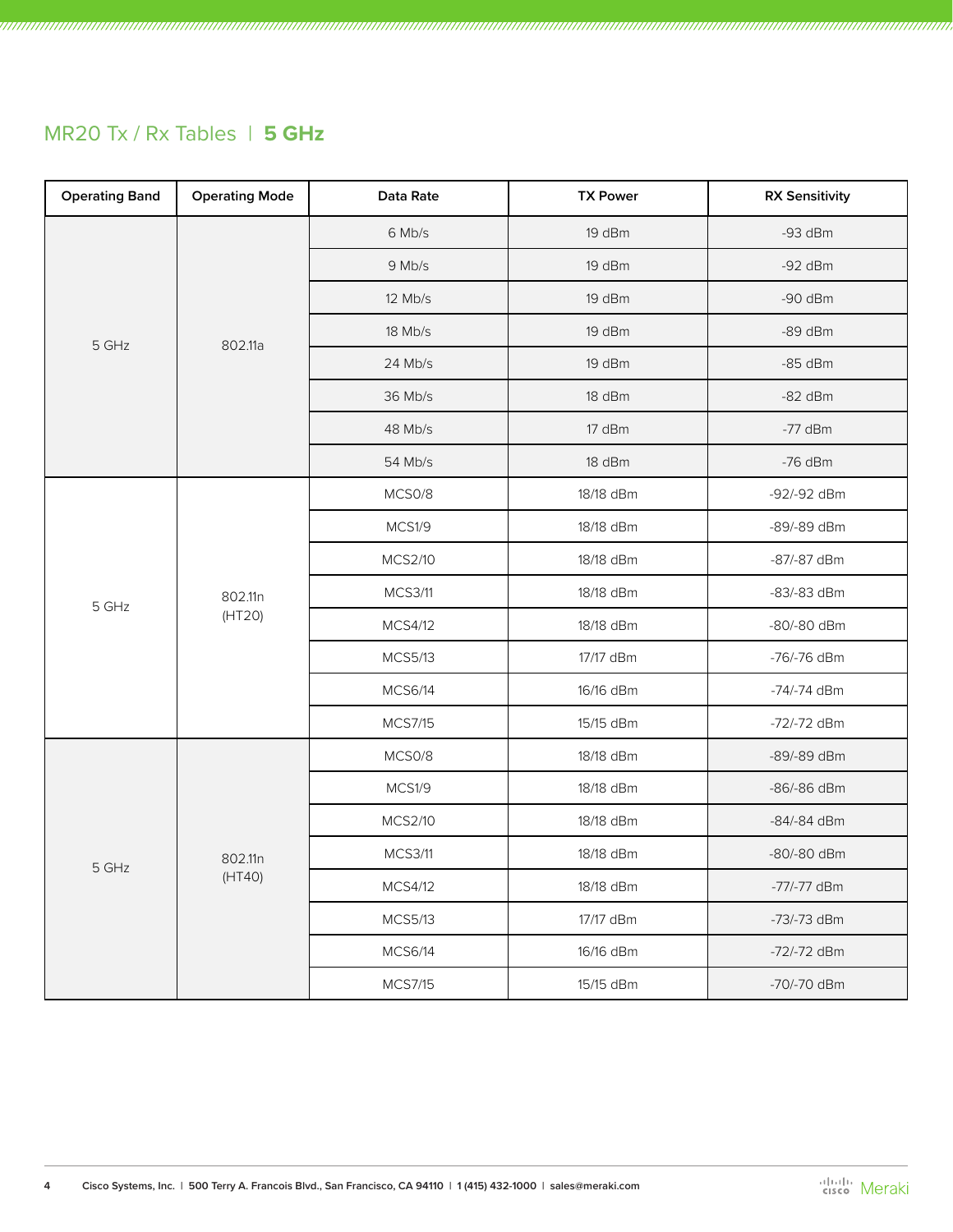| <b>Operating Band</b> | <b>Operating Mode</b> | Data Rate | <b>TX Power</b> | <b>RX Sensitivity</b> |
|-----------------------|-----------------------|-----------|-----------------|-----------------------|
|                       |                       | MCS0      | 18 dBm          | $-92$ dBm             |
|                       |                       | MCS1      | 18 dBm          | $-89$ dBm             |
|                       |                       | MCS2      | 18 dBm          | $-88$ dBm             |
| 5 GHz                 |                       | MCS3      | 18 dBm          | $-85$ dBm             |
|                       | 802.11ac<br>(VHT20)   | MCS4      | 18 dBm          | $-81$ dBm             |
|                       |                       | MCS5      | 17 dBm          | $-78$ dBm             |
|                       |                       | MCS6      | 16 dBm          | $-75$ dBm             |
|                       |                       | MCS7      | 15 dBm          | $-74$ dBm             |
|                       |                       | MCS8      | 14 dBm          | $-70$ dBm             |
|                       |                       | MCS0      | 18 dBm          | $-89$ dBm             |
|                       |                       | MCS1      | 18 dBm          | $-87$ dBm             |
|                       | 802.11ac<br>(VHT40)   | MCS2      | 18 dBm          | $-85$ dBm             |
|                       |                       | MCS3      | 18 dBm          | $-82$ dBm             |
| 5 GHz                 |                       | MCS4      | 18 dBm          | $-78$ dBm             |
|                       |                       | MCS5      | 17 dBm          | $-74$ dBm             |
|                       |                       | MCS6      | 16 dBm          | $-73$ dBm             |
|                       |                       | MCS7      | 15 dBm          | $-71$ dBm             |
|                       |                       | MCS8      | 14 dBm          | $-67$ dBm             |
|                       |                       | MCS9      | 13 dBm          | $-66$ dBm             |
|                       | 802.11ac<br>(VHT80)   | MCS0      | 18 dBm          | $-86$ dBm             |
|                       |                       | MCS1      | 18 dBm          | $-84$ dBm             |
| $5$ GHz               |                       | MCS2      | 18 dBm          | $-82$ dBm             |
|                       |                       | MCS3      | 18 dBm          | $-78$ dBm             |
|                       |                       | MCS4      | 18 dBm          | $-76$ dBm             |
|                       |                       | MCS5      | 17 dBm          | $-71$ dBm             |
|                       |                       | MCS6      | 16 dBm          | $-70$ dBm             |
|                       |                       | MCS7      | 15 dBm          | $-69$ dBm             |
|                       |                       | MCS8      | 13 dBm          | $-64$ dBm             |
|                       |                       | MCS9      | 11 dBm          | $-62$ dBm             |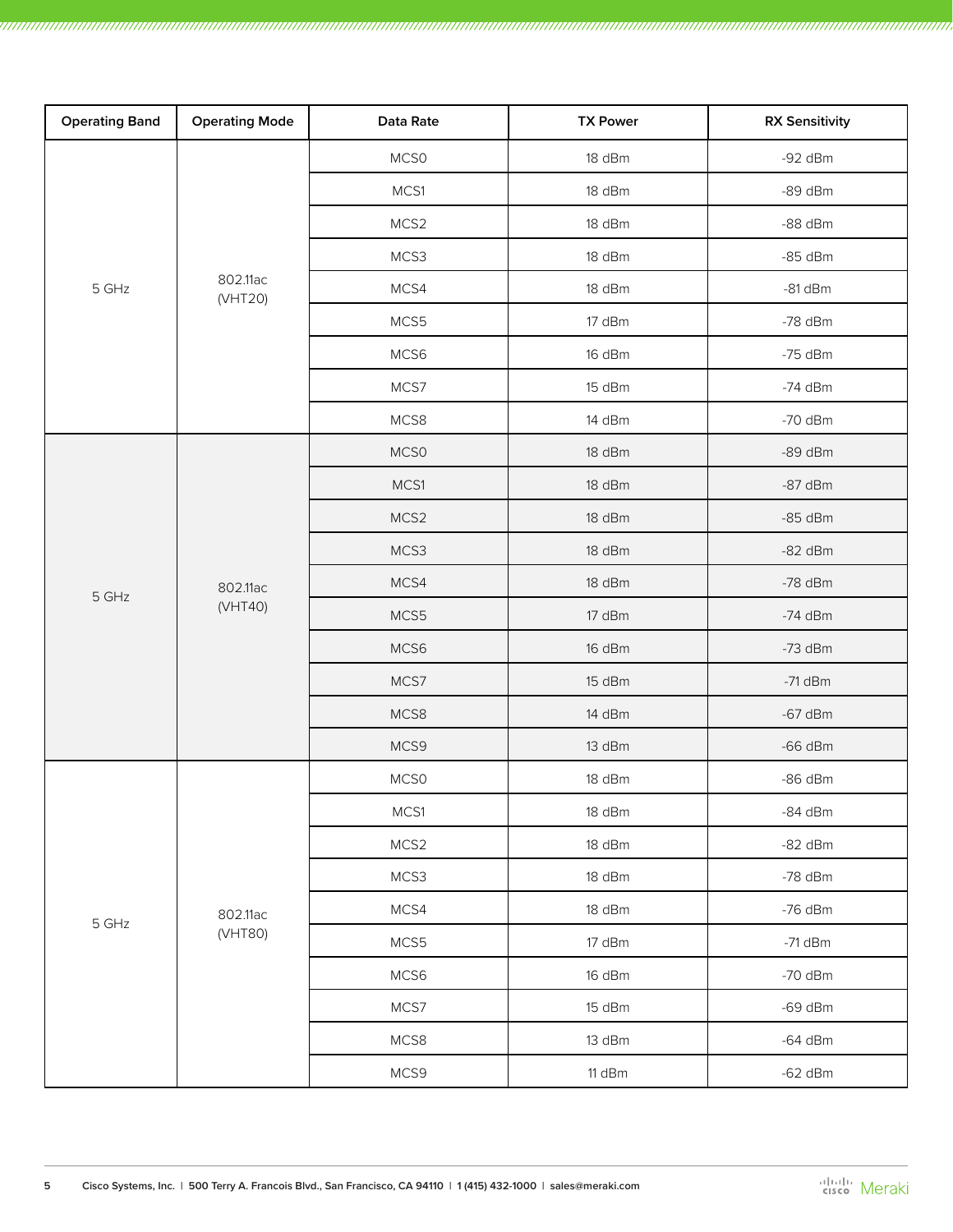# $MR20$

## Radiation Pattern for 2.4 GHz Antennas



### **MR20**

Radiation Pattern for 5 GHz Antennas

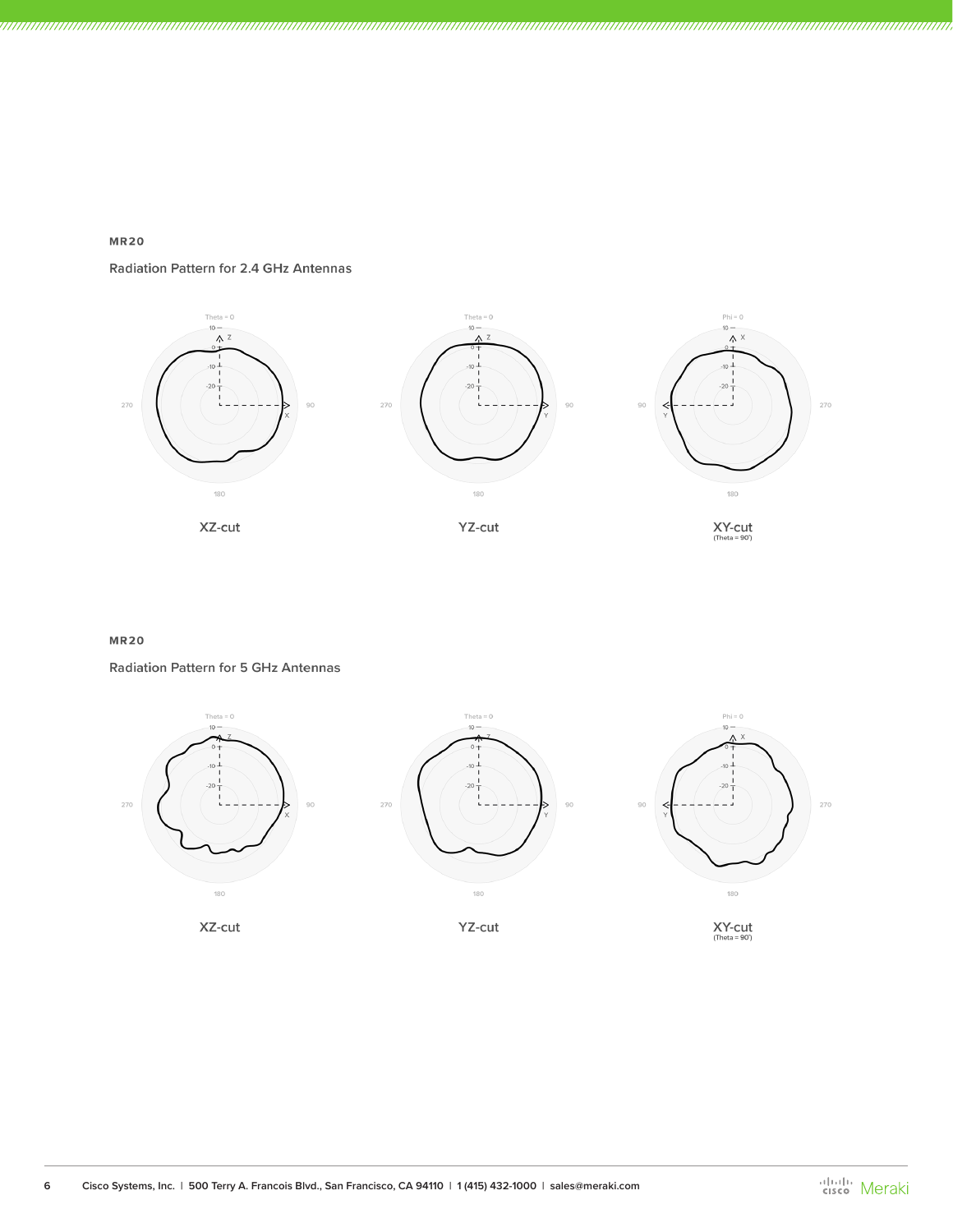# **Specifications**

#### **Radios**

2.4 GHz 802.11b/g/n/ac client access radio

5 GHz 802.11a/n/ac Wave 2 client access radio

### **Operating bands**

- 2.412-2.484 GHz
- 5.150-5.250 GHz (UNII-1)
- 5.250-5.350 GHZ (UNII-2)
- 5.470-5.600, 5.660-5.725 GHz (UNII-2e)
- 5.725-5.825 GHz (UNII-3)

#### **802.11ac and 802.11n Capabilities**

2x2 multiple input, multiple output (MIMO) with two spatial streams

Maximal ratio combining (MRC)

Beamforming

20 and 40 MHz channels (802.11n), 20, 40, and 80 MHz channels (802.11ac)

Up to 256-QAM on both 2.4 GHz and 5 GHz bands

Packet aggregation

#### **Power**

| Power over Ethernet: 37-57 V (802.3af compatible)           |  |
|-------------------------------------------------------------|--|
| Alternative 12 V DC input                                   |  |
| Power consumption: 11 W max (802.3af)                       |  |
| Power over Ethernet injector and DC adapter sold separately |  |
|                                                             |  |

#### **Mounting**

All standard mounting hardware included Desktop, ceiling, and wall mount capable

#### **Physical Security**

| Two security screw options included              |  |
|--------------------------------------------------|--|
| Kensington lock hard point                       |  |
| Concealed mount plate with anti-tamper cable bay |  |

#### **Environment**

| Operating temperature: 32 °F to 104 °F (0 °C to 40 °C) |  |
|--------------------------------------------------------|--|
|                                                        |  |

Humidity: 5% to 95% non-condensing

#### **Physical Dimensions**

7.95" x 4.88" x 1.02" (202 mm x 124 mm x 25.8 mm), not including deskmount feet or mount plate

Weight: 9.6 oz (272 g)

#### **Antenna**

Integrated omni-directional antennae (5.6 dBi gain at 2.4 GHz, 5.3 dBi gain at 5 GHz)

#### **Interfaces**

1x 10/100/1000 BASE-T Ethernet (RJ45)

1x DC power connector (5.5 mm x 2.5 mm, center positive

#### **Security**

Integrated Layer 7 firewall with mobile device policy management Real-time WIDS/WIPS with alerting and automatic rogue AP containment with Air Marshal

Flexible guest access with device isolation

VLAN tagging (802.1Q) and tunneling with IPSec VPN

PCI compliance reporting

WEP, WPA, WPA2-PSK, WPA2-Enterprise with 802.1X

EAP-TLS, EAP-TTLS, EAP-MSCHAPv2, EAP-SIM

TKIP and AES encryption

Enterprise Mobility Management (EMM) & Mobile Device Management (MDM) integration

#### **Quality of Service**

Advanced Power Save (U-APSD) WMM Access Categories with DSCP and 802.1p support

Layer 7 application traffic identification and shaping

#### **Mobility**

PMK, OKC, and 802.11r for fast Layer 2 roaming Distributed or centralized Layer 3 roaming

#### **LED Indicators**

2 Ethernet status for Ethernet port

1 power/booting/firmware upgrade status

#### **Warranty**

Lifetime hardware warranty with advanced replacement included

#### **Ordering Information**

MR20-HW: Meraki MR20 Cloud Managed 802.11ac AP

MA-PWR-30W-XX: Meraki AC Adapter for MR Series (XX = US/EU/UK/AU)

MA-INJ-4-XX: Cisco Meraki 802.3at Power over Ethernet Injector (XX = US/EU/UK/AU)

Note: Meraki Enterprise license required